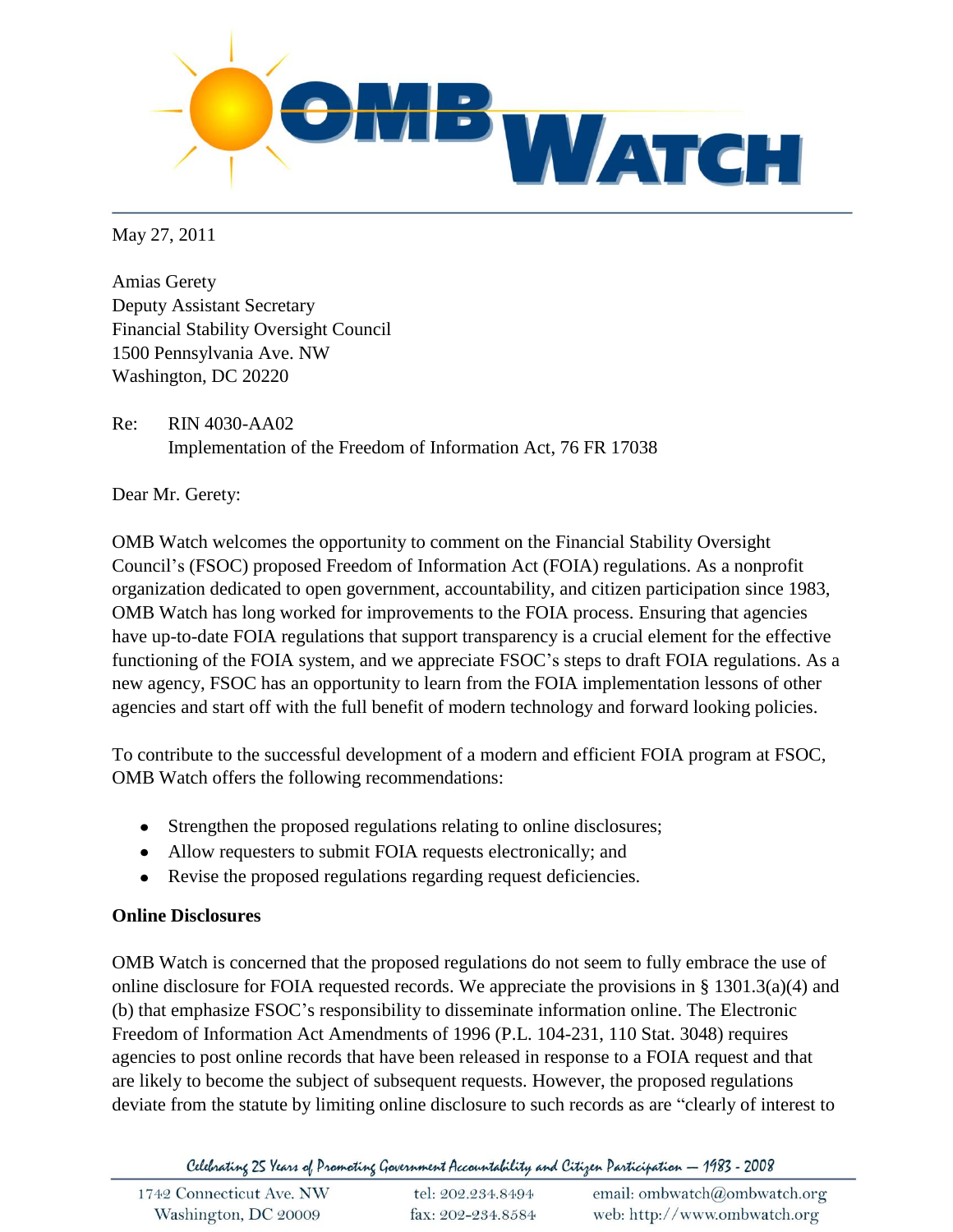the public at large." We echo the comments of Public Citizen and the Project on Government Oversight in recommending that this additional phrase be eliminated so that the regulations fully mirror the statutory language.

Also, the proposed regulations state that records requested three times shall be processed ahead of any backlog and posted online. However, FSOC need not wait until a record has been requested three times to determine that it is "likely to become the subject of subsequent requests." FSOC should amend the proposed regulations to clarify that all records requested three times shall be posted online, and in addition, that *each* request shall be evaluated to determine whether the requested records are "likely to become the subject of subsequent requests," in which case the records shall be posted online.

We further suggest that FSOC explore posting online *all* responses to FOIA requests that were not jointly made under the Privacy Act, a practice that the Department of Defense has begun to implement and that was recommended in *Moving Toward a 21st Century Right-to-Know Agenda*, a 2008 report by OMB Watch and other transparency advocates.

In addition to online disclosures in response to a request, President Obama, in his Jan. 21, 2009 FOIA memo, and Attorney General Holder, in his March 19, 2009 FOIA memo, establish agencies' responsibility to post information online *in advance* of receiving a FOIA request. FSOC should amend its proposed regulations to recognize this new approach and formally establish the agency's responsibility to pursue proactive disclosures as a part of its FOIA implementation. For instance, the FOIA regulations proposed by the Department of Justice on March 21, 2011 (RIN 1105-AB27, 76 FR 15236) affirm the department's responsibility for "determining which of its records are required to be made publicly available, *as well as identifying additional records of interest to the public that are appropriate for public disclosure*, and for posting such records" (emphasis added); FSOC should adopt similar language.

Along the lines of such proactive disclosure, we echo the comments of the Office of Government Information Services (OGIS) in recommending that FSOC adopt a policy of proactively posting online the calendars and travel records for high-level FSOC officials. OMB Watch strongly encourages the agency to work with stakeholders to identify other information that would increase accountability of the agency that should be regularly posted online, such as an employee directory, reports and other communications with Congress, and agency contracts.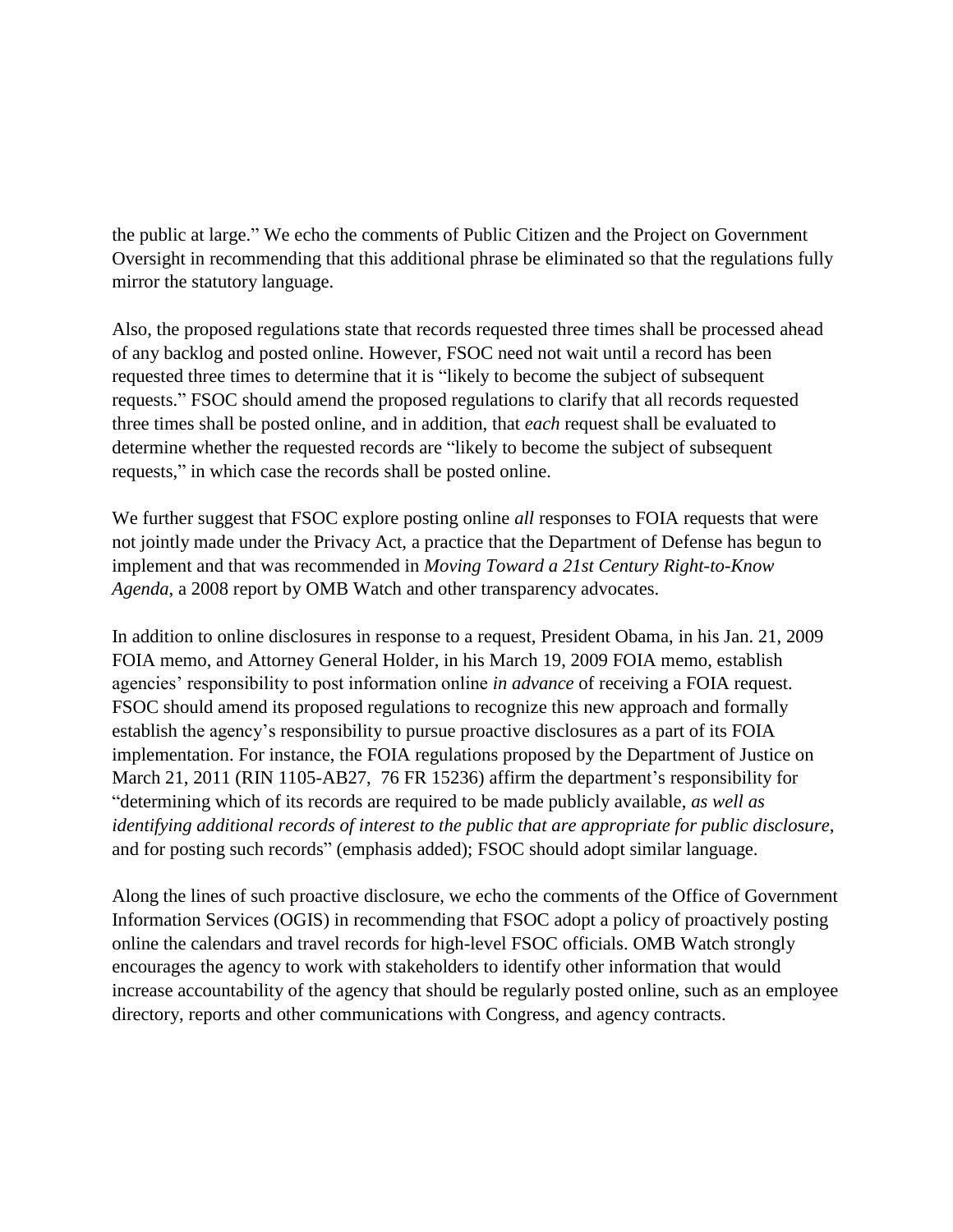## **Electronic Submission of FOIA Requests**

OMB Watch is also concerned that the proposed FOIA regulation do not allow for electronic submission of requests. The proposed regulations in § 1301.5(b)(1) seem to require that all FOIA requests be sent to the agency via mail. We echo the comments of OGIS, Public Citizen, and the Project on Government Oversight in recommending that FSOC clearly establish that requests may be submitted by email. FSOC should also consider establishing a web form to submit requests.

In addition to submitting requests, FSOC should ensure that requesters can communicate electronically with the agency throughout the FOIA process. The proposed regulations require that requesters include a "mailing address, telephone number, and, if available, an e-mail address at which the Council may contact the requester regarding the request." To reduce printing and postage costs and to increase timeliness, FSOC should establish that it will communicate with requesters via email unless the requester specifies otherwise. FSOC should also establish that requesters may make any subsequent communications to the agency via email, such as administrative appeals.

Furthermore, we recommend that FSOC update the proposed regulation's references to "envelopes" to apply to email, either by eliminating references to envelopes or by requiring that information alternatively be included in the subject line of an email. Additionally, if FSOC retains its requirement that administrative appeals be signed by the requester, it should adopt that a low-burden method for electronic signatures, bearing in mind the requirement of the Government Paperwork Elimination Act (P.L. 105-277, 112 Stat. 2681) that "electronic signatures ... shall not be denied legal effect, validity, or enforceability."

## **Request Deficiencies**

We again echo the concerns of OGIS, Public Citizen, the Project on Government Oversight, and Better Markets regarding § 1301.5(c) of the proposed regulations. President Obama, in his Jan. 21, 2009 FOIA memo, stated that "in responding to requests under the FOIA, [agencies] should act promptly and in a spirit of cooperation, recognizing that such agencies are servants of the public." By strictly enforcing bureaucratic requirements for a request to even be considered by FSOC, the proposed regulations betray the president's intentions. OMB Watch recommends that FSOC revise the proposed regulations to ensure they streamline the processing of FOIA requests without imposing unnecessary burdens on requesters.